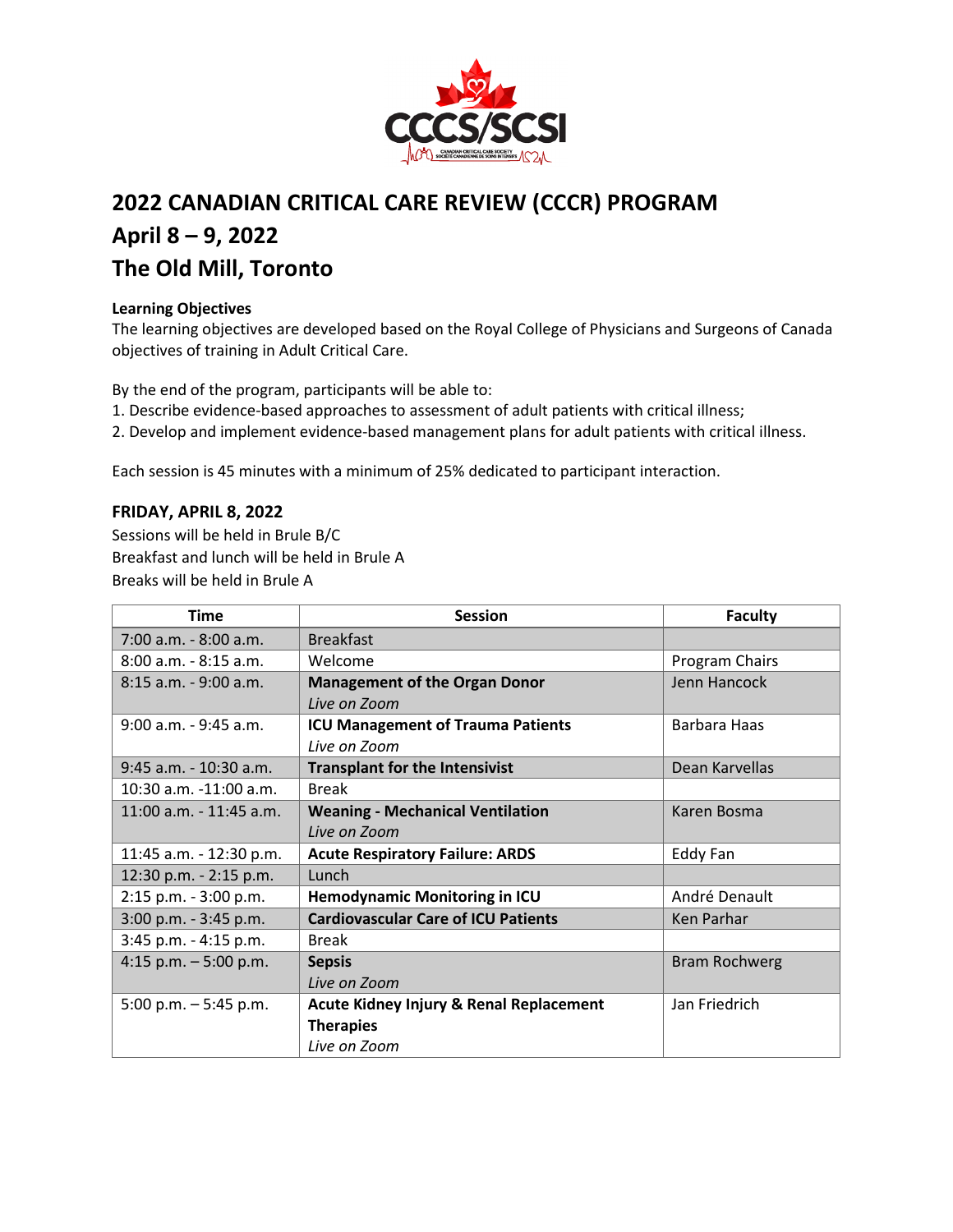

### **SATURDAY, APRIL 9, 2022**

Sessions will be held in Brule B/C Breakfast and lunch will be held in Brule A Exhibits and breaks will be held in Brule A

| <b>Time</b>              | <b>Session</b>                              | <b>Faculty</b>        |
|--------------------------|---------------------------------------------|-----------------------|
| 7:00 a.m. - 8:00 a.m.    | <b>Breakfast</b>                            |                       |
| $8:10$ a.m. $-8:15$ a.m. | Welcome                                     | Program Chairs        |
| $8:15$ a.m. - 9:00 a.m.  | Non-Invasive Mechanical Ventilation / HFNC  | Laurent Brochard      |
|                          | (High Flow)                                 |                       |
|                          | Live on Zoom                                |                       |
| 9:00 a.m. - 9:45 a.m.    | <b>Medicolegal Aspects of Critical Care</b> | Laura Hawryluck       |
| 9:45 a.m. - 10:30 a.m.   | <b>ICU Hematology</b>                       | Ryan Zarychanski      |
|                          | Live on Zoom                                |                       |
| 10:30 a.m. - 11:00 a.m.  | <b>Break</b>                                |                       |
| 11:00 a.m. - 11:45 a.m.  | <b>Obstetrics in Critical Care</b>          | Julien Viau-Lapointe  |
| 11:45 a.m. - 12:30 p.m.  | <b>Burns and Electrical Injuries</b>        | Jack Rasmussen        |
| 12:30 p.m. $-$ 1:30 p.m. | Lunch                                       |                       |
| 1:30 p.m. - 2:15 p.m.    | Delirium and Sedation in the ICU            | Lisa Burry            |
|                          | Live on Zoom                                |                       |
| $2:15$ p.m. $-3:00$ p.m. | <b>Infectious Diseases in the ICU</b>       | <b>Wendy Sligl</b>    |
|                          | Live on Zoom                                |                       |
| 3:00 p.m. - 3:45 p.m.    | <b>Airway Management</b>                    | Laura Duggan          |
| 3:45 p.m. - 4:30 p.m.    | <b>Neurological Critical Care</b>           | Victoria McCredie     |
|                          | Live on Zoom                                |                       |
| 4:30 p.m. $-5:15$ p.m.   | <b>Pandemic Management Panel</b>            | John Marshall         |
|                          |                                             | <b>Bojan Paunovic</b> |
|                          |                                             | James Downar          |
| 5:15 p.m. $-5:30$ p.m.   | <b>Closing Remarks</b>                      | <b>Program Chairs</b> |

This event is an Accredited Group Learning Activity (Section 1) as defined by the Maintenance of Certification Program of the Royal College of Physicians and Surgeons of Canada, and approved by Continuing Professional Development, Schulich School of Medicine & Dentistry, Western University. You may claim a maximum of 9.5 hours (credits are automatically calculated).

This activity is an Accredited Self-Assessment Program (Section 3) as defined by the Maintenance of Certification Program of The Royal College of Physicians and Surgeons of Canada, and approved by Continuing Professional Development, Schulich School of Medicine & Dentistry, Western University. You may claim a maximum of 4.75 hours (credits are automatically calculated).

Each participant should claim only those hours of credit that he/she actually spent participating in the educational program.